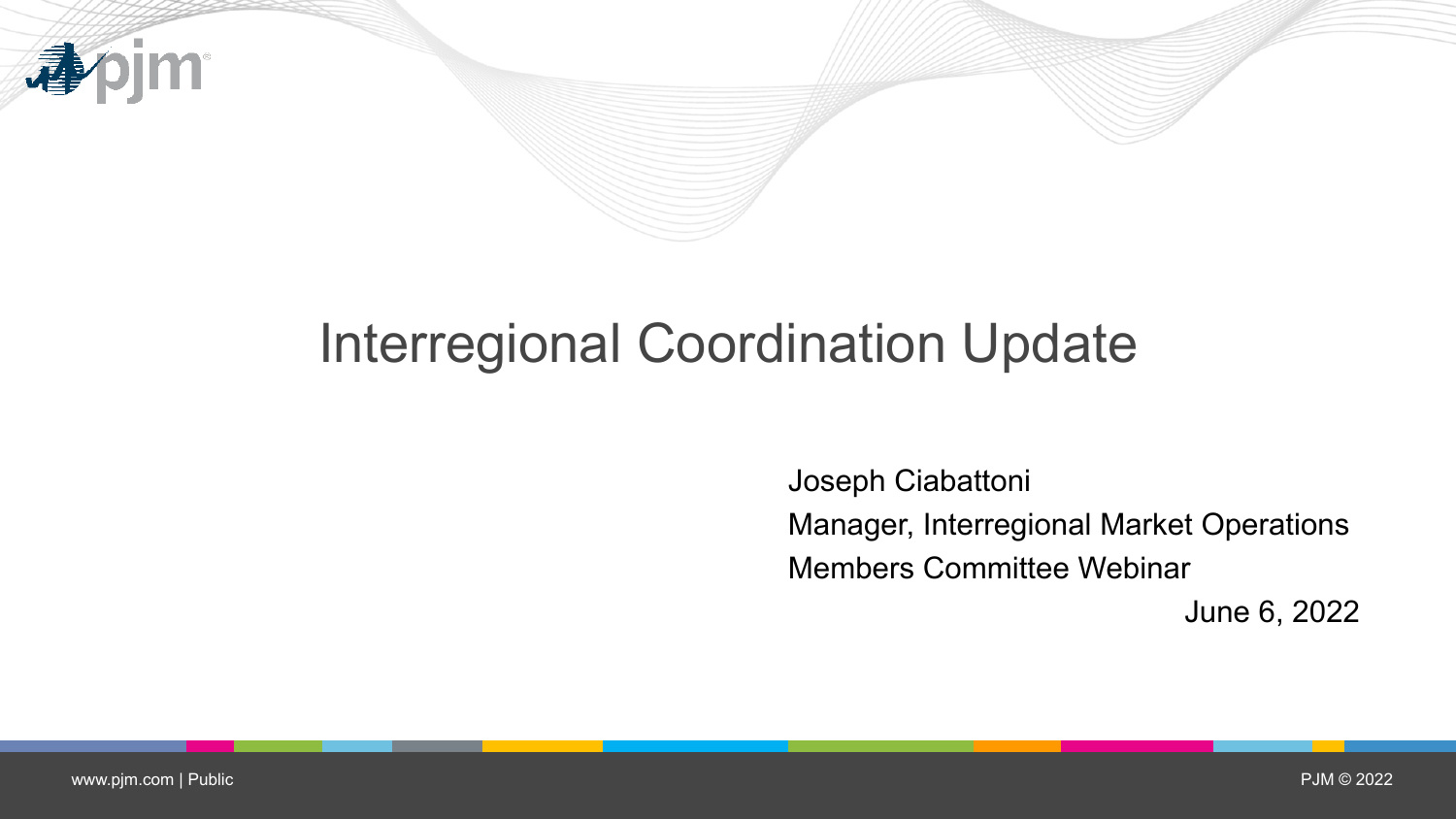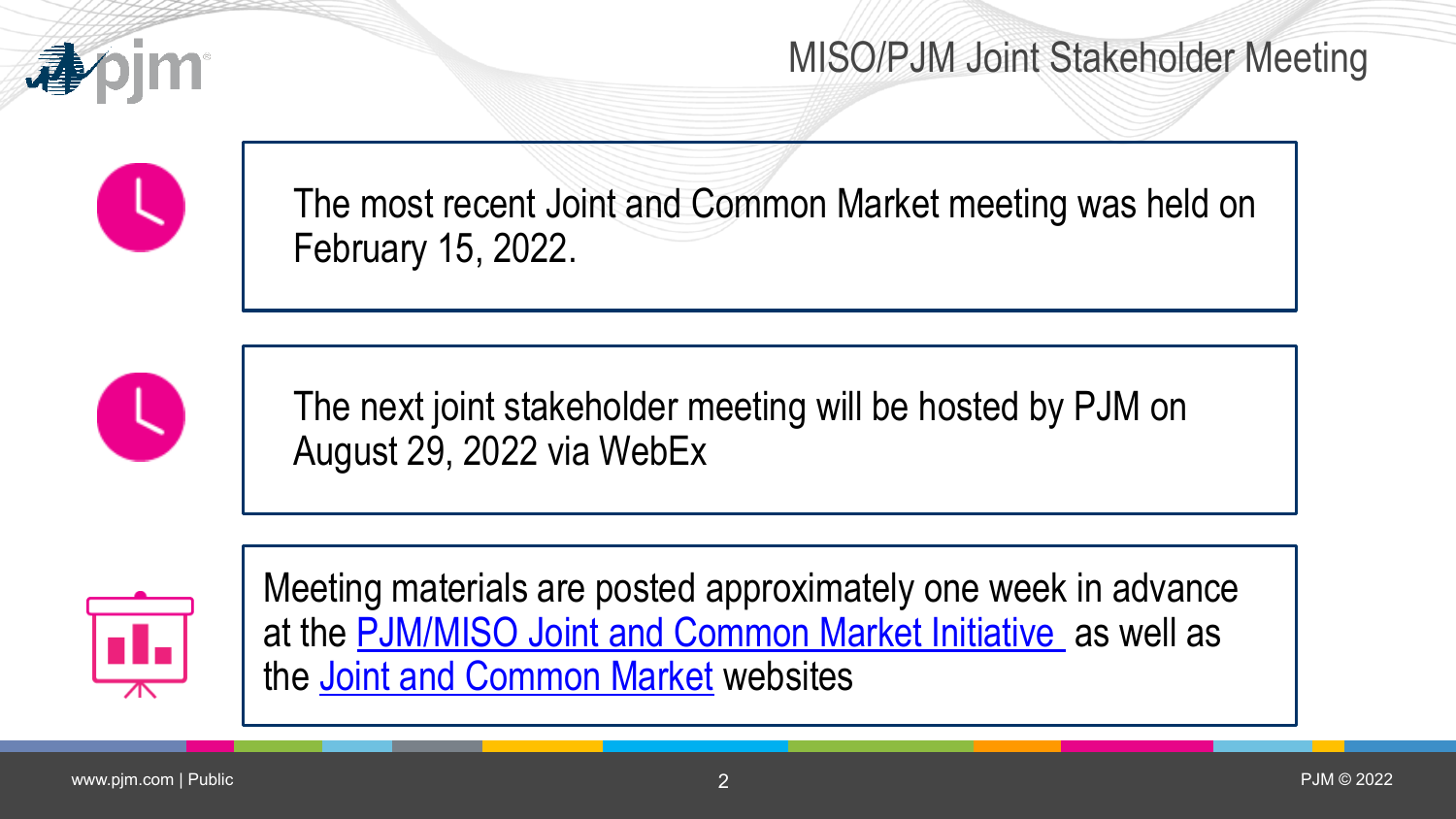

### August 29, 2022 MISO-PJM JCM Topics & Questions

Planning | Interregional Planning

••Freeze Date ••M2M Enhancements Submit topics for the JCM Meeting to Joseph.Ciabattoni@pjm.com

# **Administrative**

**Issues** 

Market Issues

- M2M Settlements
- Issue Status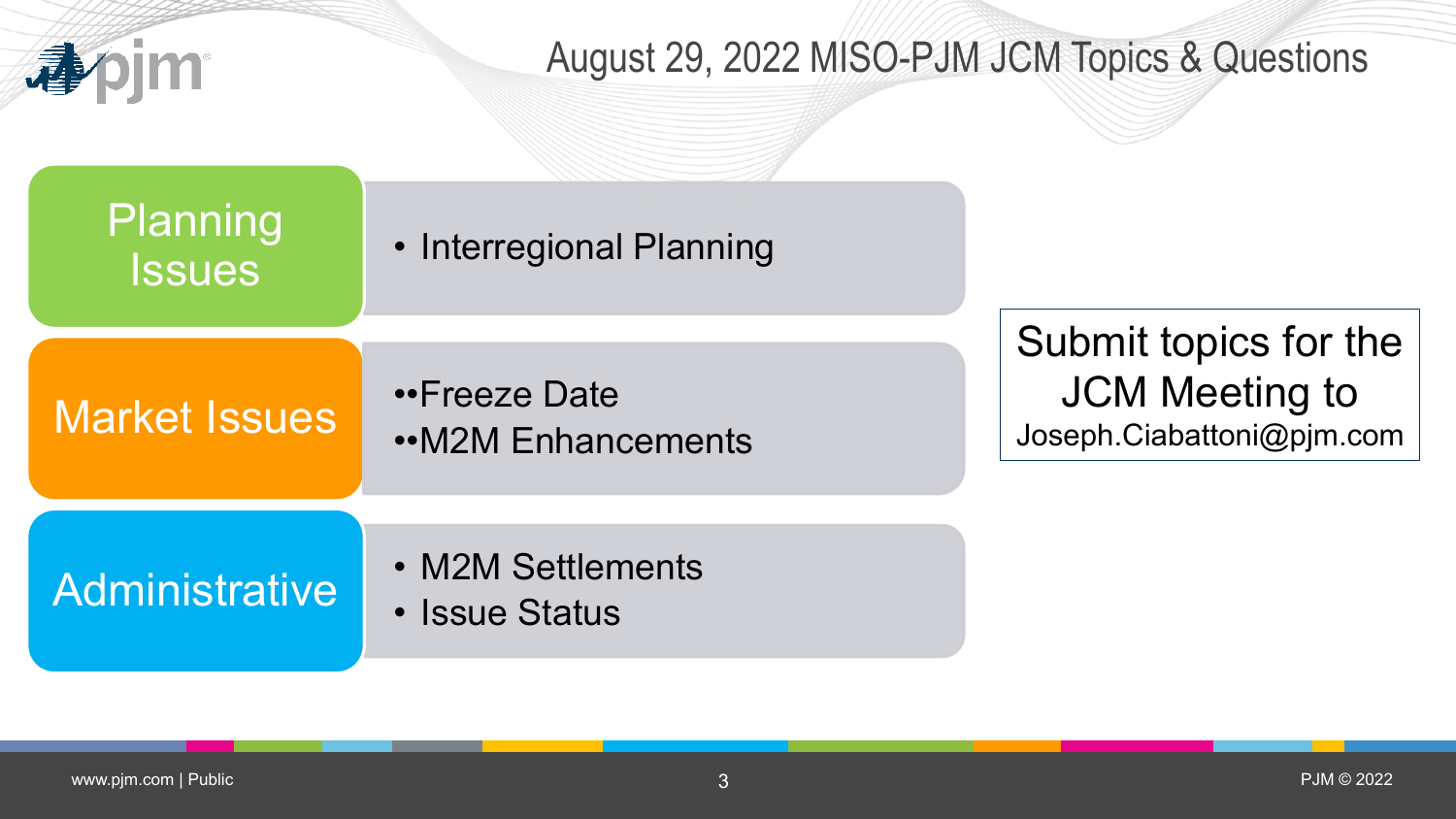

 $\mathbf{u}$  .

 $\equiv$ 

 $\overline{0}$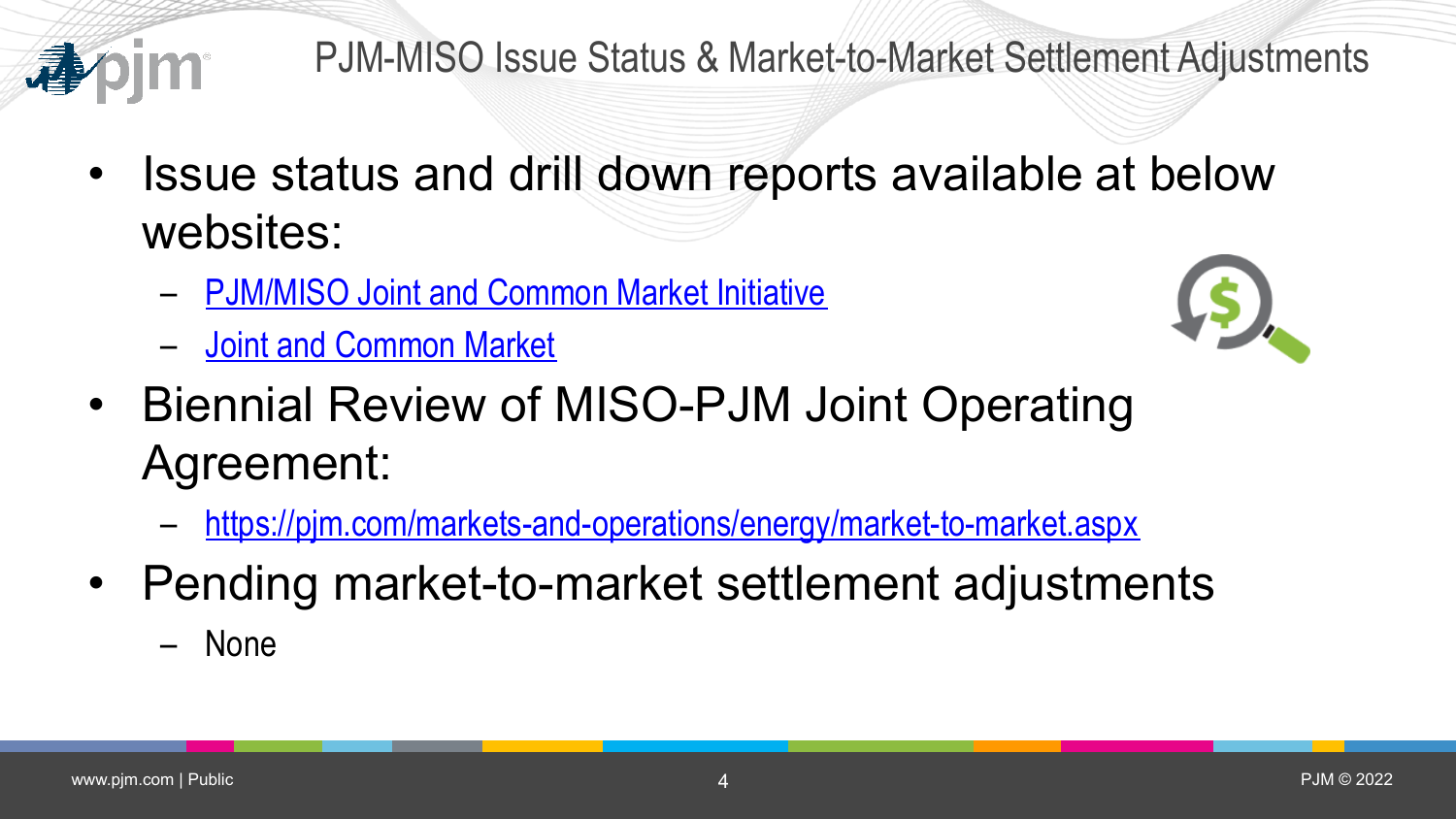![](_page_4_Picture_0.jpeg)

### Parallel Flow Visualization (PFV)

- Increases Accuracy and Equitability of Transmission Loading Relief (TLR) obligations
	- More real time data
- Addresses current deficiencies
	- Less static data

![](_page_4_Picture_6.jpeg)

- March 2<sup>nd</sup> 2022 compliance filings were made
	- MISO-PJM Joint Operating Agreement (JOA)
	- Congestion Management Process (CMP)
	- PJM Open Access Transmission Tariff (OATT)
- **PFV go live was June 2nd 2022**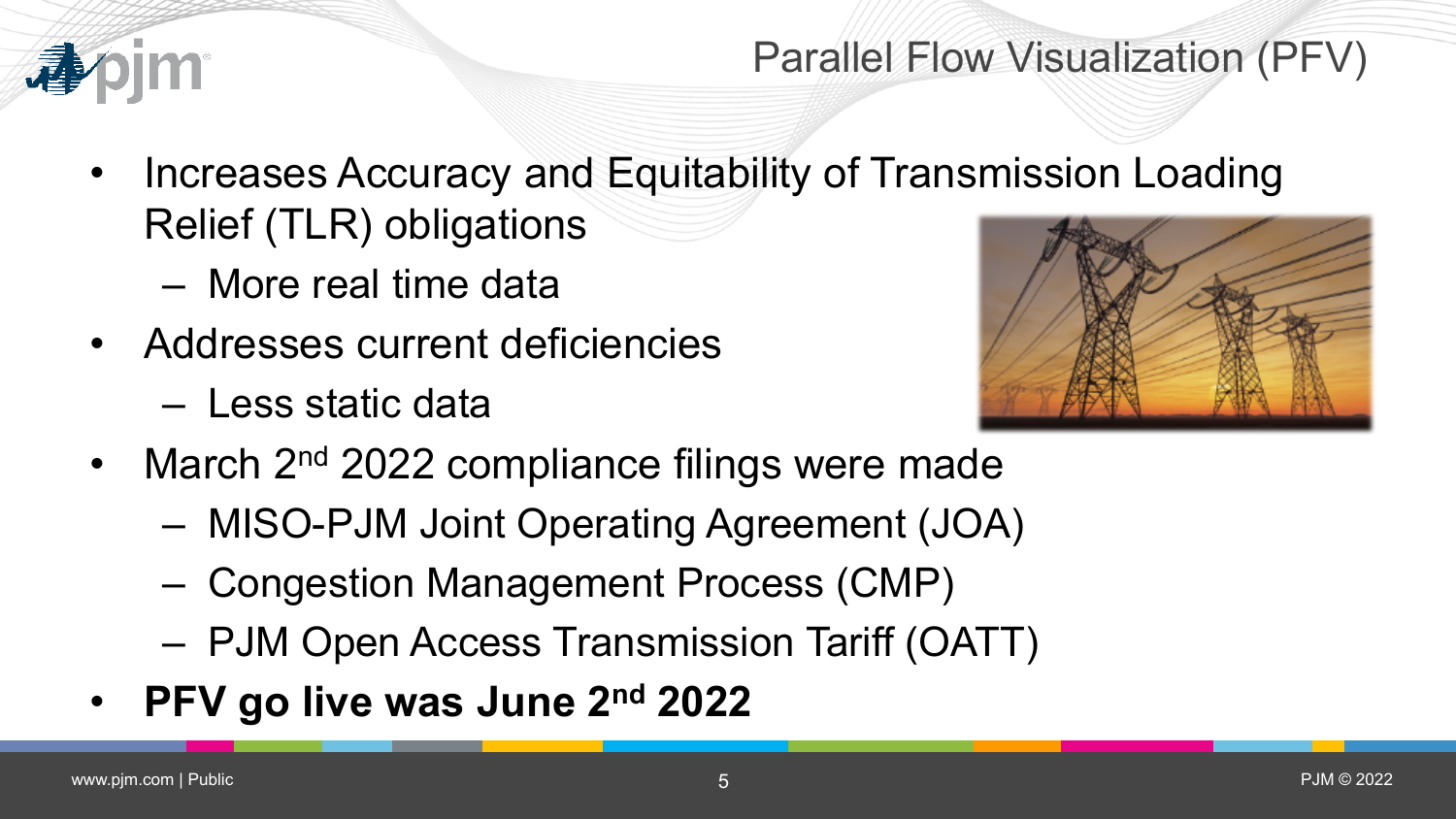#### PJM-MISO Freeze Date and Firm Flow Entitlements • Reference date of April 1, 2004, known as "Freeze date", is used as a mechanism to determine firm rights on flowgates based on premarket firm flows.

- CMP Members (PJM, MISO, SPP, TVA, Manitoba Hydro, and LGE/KU) have been developing a collaborative solution to update these firm rights
- CMP Members are working on the final items for the Phase 2 solution:
	- Phase 2 implementation date will be determined when individual Planning discussions are completed by each entity
		- CMP members have developed design components for the Phase 2 solution
			- Firm Flow Entitlement (FFE) solution is almost finalized; Firm Flow Limit (FFL) remains an open item
		- Discussions will continue to finalize design components and whitepaper
		- Stakeholder education will occur during future MIC and JCM meetings
			- Stakeholders will be updated prior to FERC filing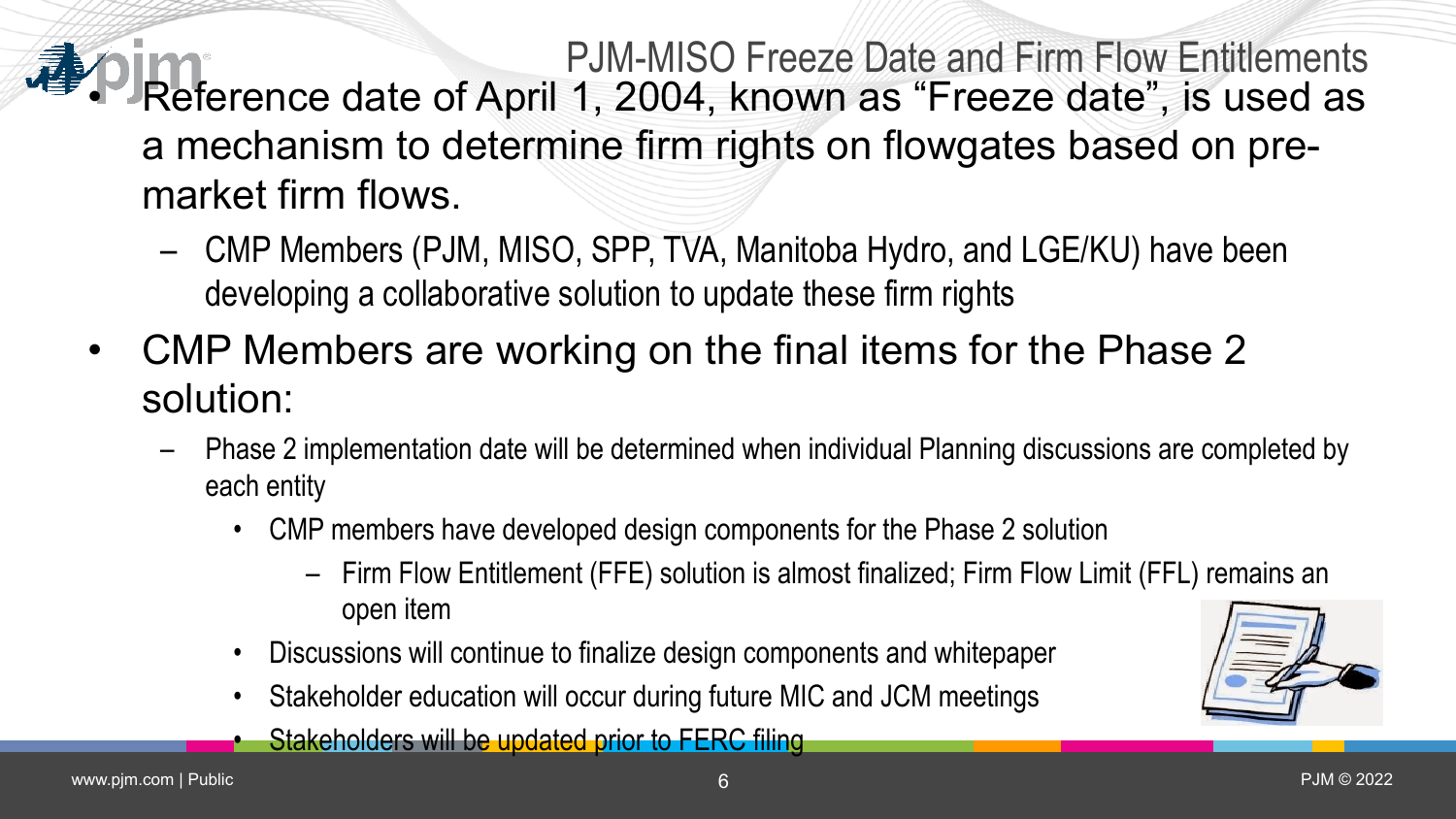#### DEP / TVA Activities

![](_page_6_Picture_1.jpeg)

- PJM and TVA continue to review the Joint Reliability Coordination Agreement (JRCA)
	- General review of JRCA
	- Updating Article IX Planning section
	- Adding LGE-KU to the JRCA
	- PJM and TVA are still working on this agreement
	- FERC filing for changes (as it applies to PJM and LGE-KU) expected in Q4, 2022
		- Updates will be reviewed with PJM Stakeholders prior to FERC filing
			- OC, MC Webinar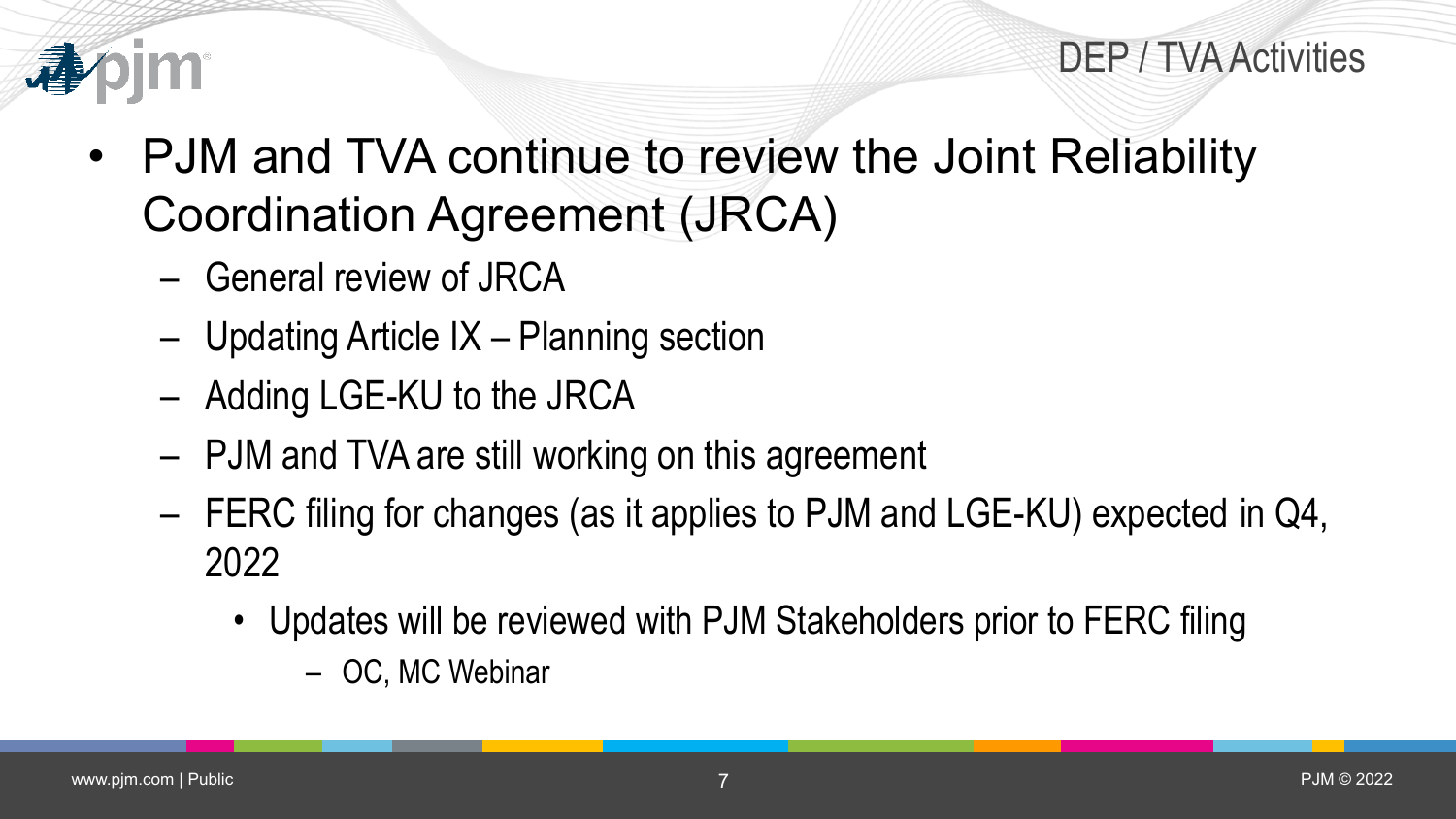![](_page_7_Picture_0.jpeg)

![](_page_7_Picture_1.jpeg)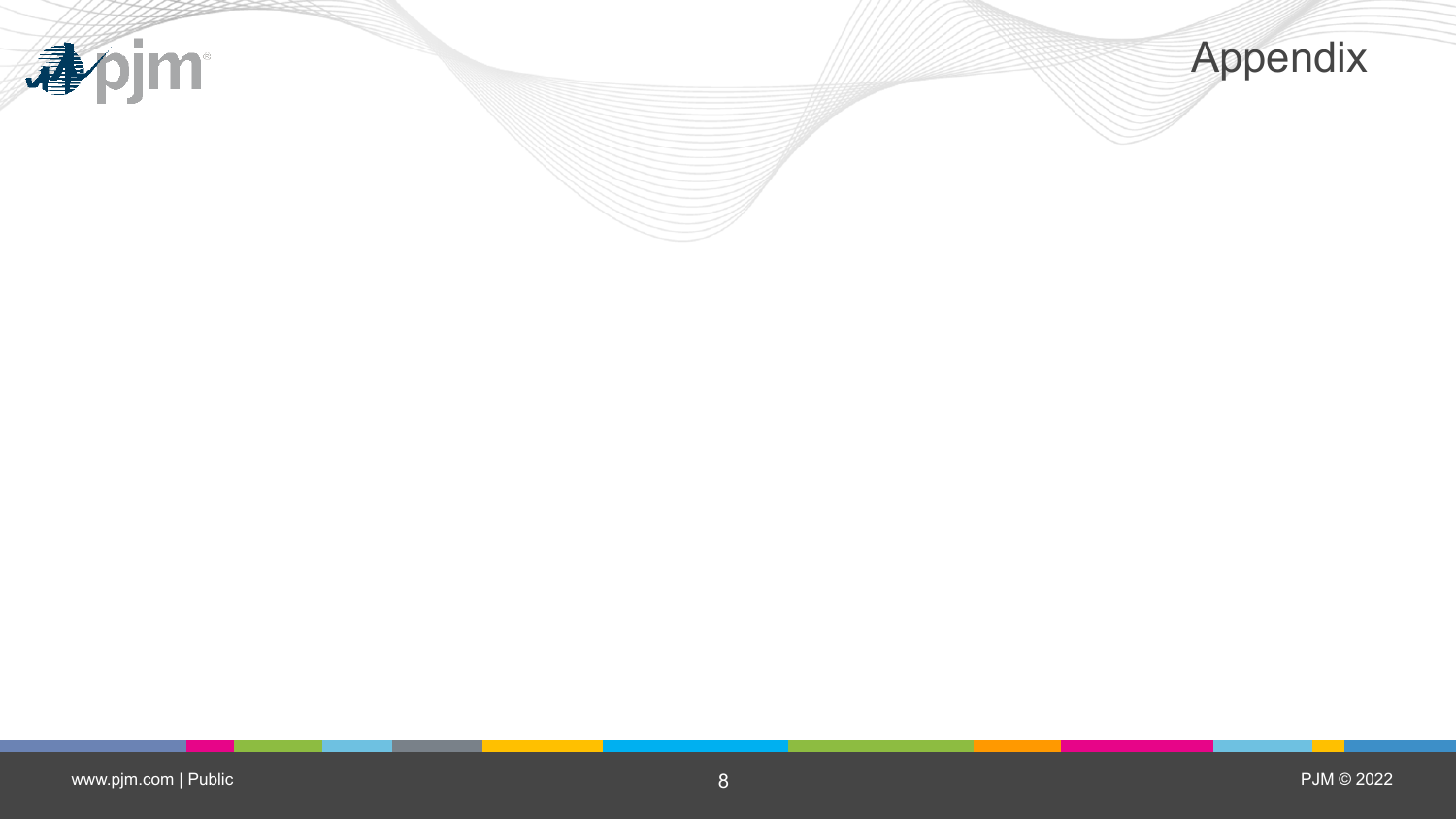![](_page_8_Picture_0.jpeg)

PFV - Issue Review

• *Purpose: An introduction to Parallel Flow Visualization and the updates to the NAESB standards that enact it*

## *Key Takeaways:*

- Deficiencies exist in how TLR relief obligations are calculated
	- Calculation relies on a mix of static and real-time information
	- Current rules assume all generation serving load is using Firm Transmission Service
- PFV Enhances TLR relief obligation calculations
	- Assigns a specific curtailment priority of each generator based on expanded electronic tagging or a transmission service provider's tariff.
	- Requires all Balancing Authorities to submit real-time state estimator data to a common powerflow model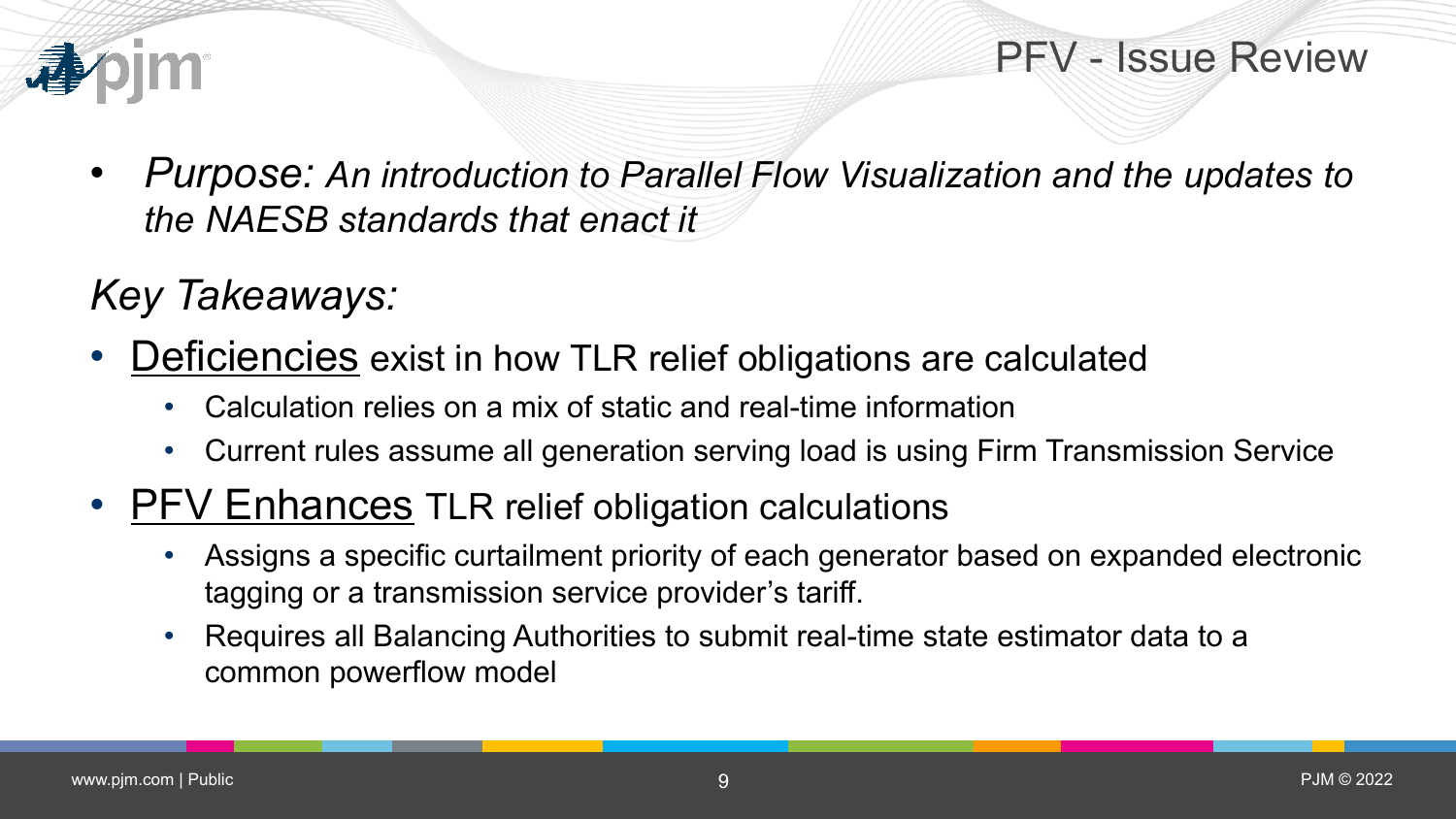![](_page_9_Picture_0.jpeg)

- PJM and MISO are conducting a two-year Interregional Market Efficiency Project (IMEP) study in 2020/2021
- Issues identification and benefit determination conducted in each regional process consistent with current effective JOA
- Interregional proposals must:
	- Address at least one identified issue in each region
		- (could be same issue if identified by both RTOs)
	- Be submitted to both regional processes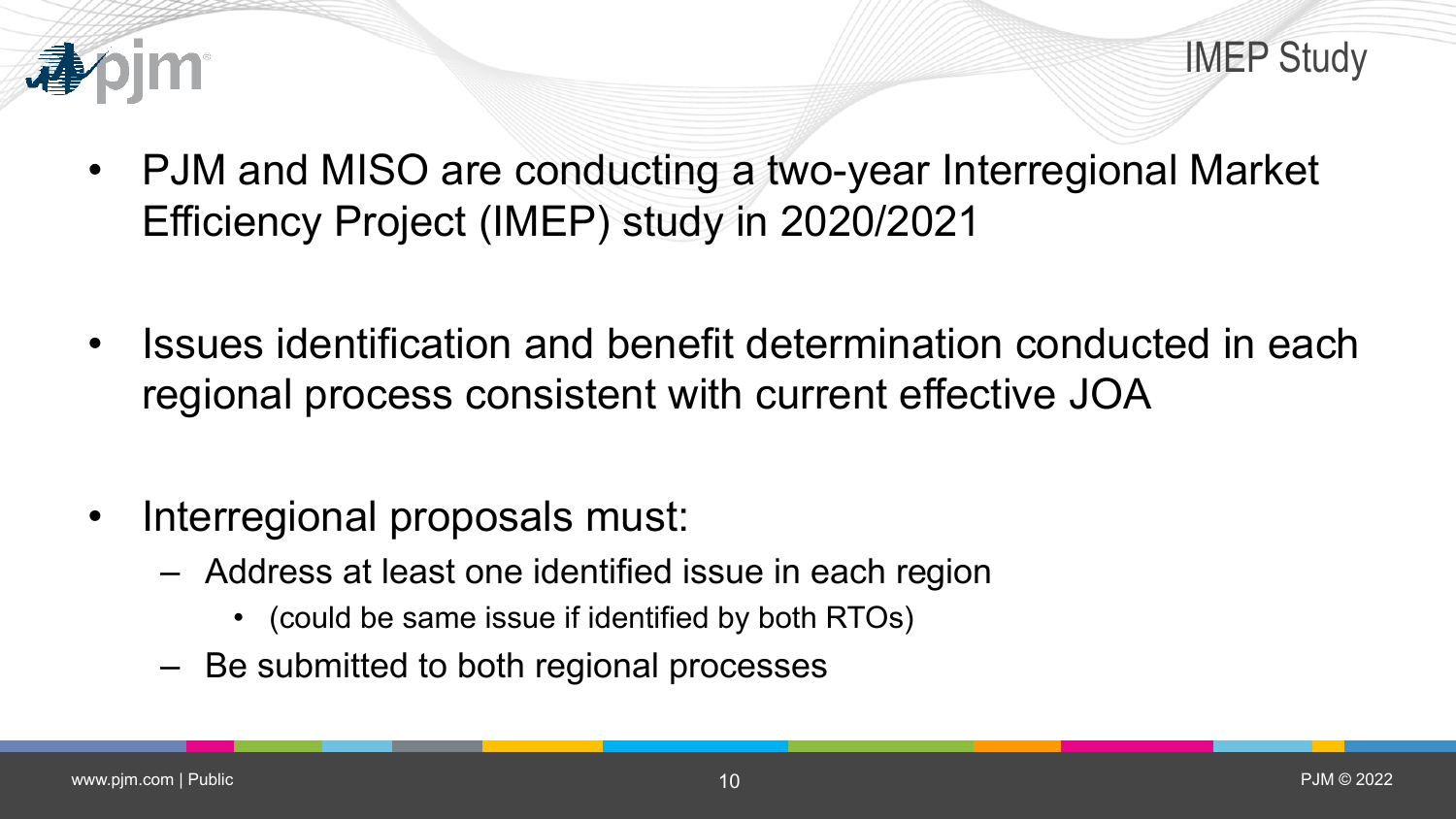![](_page_10_Picture_0.jpeg)

- Benefits to each RTO are determined by that RTO using their respective regional process and metrics (Tariff)
	- Note inconsistent study years and discount rates
- Costs are allocated inter-regionally based on pro rata share of benefits, as determined above
- Interregional projects must meet the B/C criteria in each RTO (based on allocated costs), qualify as an MEP under both the MISO and PJM process, and be approved by each RTO's board
- Final recommendations will be presented to the PJM Board of Managers for consideration in the November-December (2021) time frame